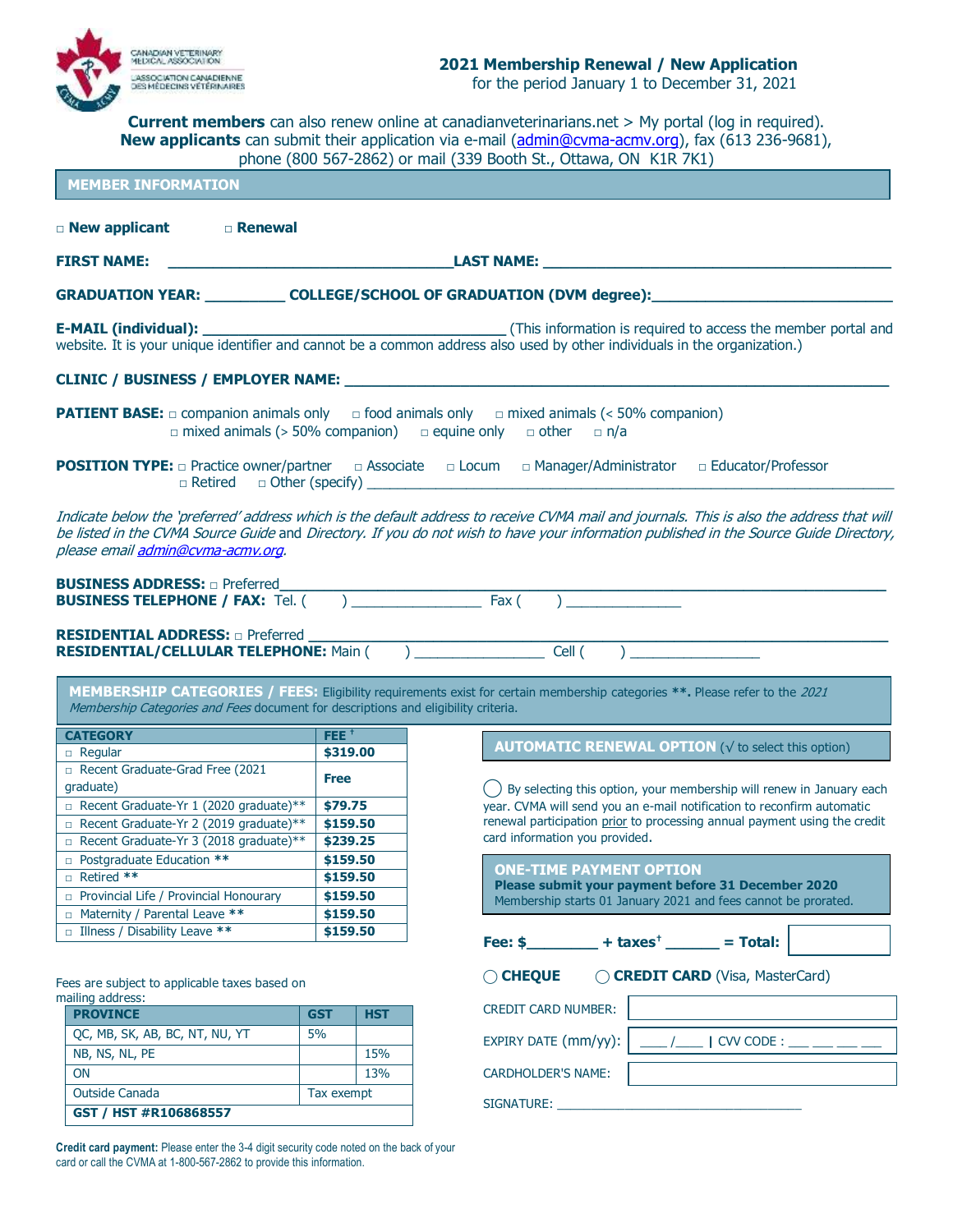

# **Application for Annual Membership Dues (AMD) Reduction**

### **NOTE: This form is to be completed only if you are applying for dues reduction under one of the categories below.**

The CVMA membership fee structure provides eligible members for certain membership categories a 50% reduction of the regular individual annual membership dues amount. An *Application for AMD Reduction* must be completed and submitted to CVMA for consideration, along with the Membership Renewal/Application and payment. Please read the CVMA Policy for AMD Reduction for more information and for eligibility criteria.

## **50% Reduction (Please check the membership category for which you are applying)**

 I am applying for a 50% reduction of the AMD as a **Postgraduate Education Member**. I have attached to this application a supporting document from the education institution confirming my enrollment in full-time studies or in an internship/residency program.

 I am applying for a 50% reduction of the AMD as a **Retired Member**. I confirm that I am over the age of 65, AND that I am not engaged in active employment in veterinary medicine. This means that I do not collect fees for veterinary services rendered.

|          |  |                         |  |               | I am applying for a 50% reduction of the AMD as a <b>Maternity/ Parental Leave Member</b> . I confirm that I am       |  |
|----------|--|-------------------------|--|---------------|-----------------------------------------------------------------------------------------------------------------------|--|
|          |  |                         |  |               | temporary leaving active employment in veterinary medicine due to pregnancy or to care for a new child for the period |  |
| starting |  | (DD/MM/YYYY) and ending |  | (DD/MM/YYYY). |                                                                                                                       |  |

 I am applying for a 50% reduction of the AMD as an **Illness / Disability Leave Member**. I confirm that I am leaving active employment in veterinary medicine for a specified or undetermined period due to my own medical circumstances AND that the anticipated period of leave **exceeds four (4) months** in the membership year for which I am requesting the AMD reduction. The anticipated leave period starts \_\_\_\_\_\_\_\_\_\_\_\_\_\_\_\_\_\_\_\_ (DD/MM/YYYY) and ends  $\frac{1}{2}$  (DD/MM/YYYY).

### **Declaration**

I acknowledge that the information contained in this application is true and accurate. I understand that this membership dues reduction is for a one-year period (January through December) and that I may reapply and verify my status each year in order to continue paying the reduced dues amount, subject to meeting the criteria. I understand that I do not qualify for any other dues reductions.

| Member Full Name (Please print): |  |  |
|----------------------------------|--|--|
|----------------------------------|--|--|

Member Signature: \_\_\_\_\_\_\_\_\_\_\_\_\_\_\_\_\_\_\_\_\_\_\_\_\_\_\_\_\_\_\_\_\_\_\_\_\_\_\_\_\_\_\_\_\_\_\_\_\_\_\_\_ Date: \_\_\_\_\_\_\_/\_\_\_\_\_\_\_/\_\_\_\_\_\_\_

| Application received date: Application received date:<br>Canadian Veterinary Medical Association<br>Attn: Membership Services<br>Mail: 339 Booth St., Ottawa (Ontario) K1R 7K1<br><b>E-mail: admin@cvma-acmv.org</b><br><b>Fax:</b> $(613)$ 236-9681<br>$\Box$ Denied<br>$\Box$ Approved<br>Date: <u>_________</u> | PLEASE SUBMIT COMPLETED FORM TO: | <b>CVMA OFFICE USE ONLY</b>   |
|--------------------------------------------------------------------------------------------------------------------------------------------------------------------------------------------------------------------------------------------------------------------------------------------------------------------|----------------------------------|-------------------------------|
|                                                                                                                                                                                                                                                                                                                    |                                  | $C1$ $B1$ $A2$ $C3$ $C4$ $C5$ |

CVMA 07/2018